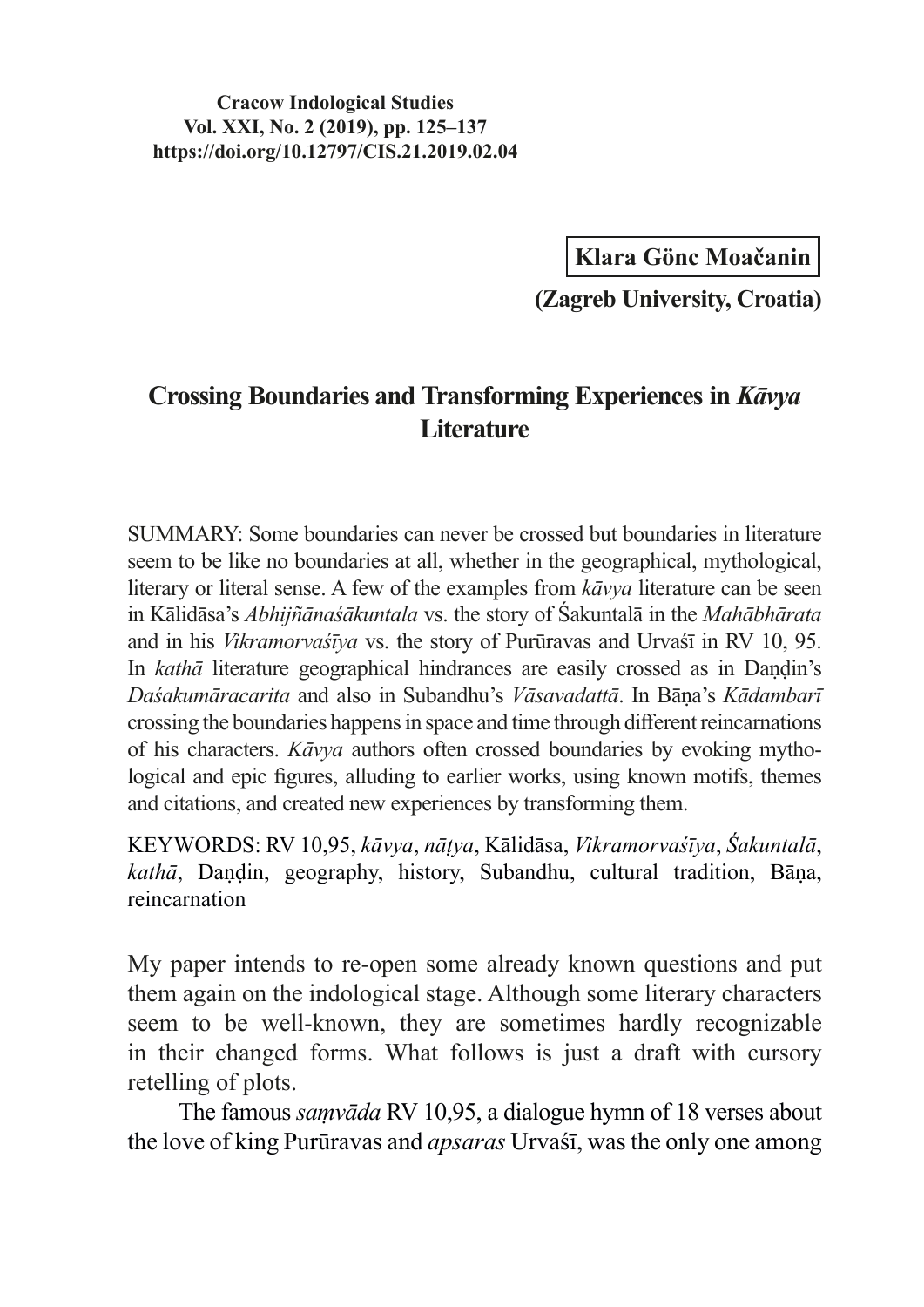the *samvāda*s to become the subject of a *nāṭya* in *Vikramorvaśīya* by the renowned Kālidāsa. The popularity of the story can be confirmed by the fact that it is found in later literature, in the *Śatapatha Brāhmaṇa*, *Mahābhārata*, *Harivaṃśa*, *Rāmāyaṇa* and several *purāṇa*s, as well as in the *Kathāsaritsāgara*. There is no decisive answer to the question why Kālidāsa chose the plot known from the Rgvedic hymn which had an atmosphere so different from the one observed in his *nāṭaka.*  In the hymn there is no trace of human love which is present inKālidāsa's version of the ancient story. Kālidāsa, on the other hand, does not mention some important features found in the hymn, such as *ghṛta* or ghee, Urvaśī's main food, nudity, lambs, etc. In *saṃvāda* there is no mention of Citralekhā, of the abduction of Urvaśī by the demon Keśin and her deliverance by Purūravas; of Urvaśī as an actress, of Indra, of Bharata, of *vidūṣaka*, etc. In the hymn Purūravas is forbidden to enter the sacred grove, in Kālidāsa's drama Urvaśī trespasses into Kumāra's grove and is transformed into a creeper, becoming lost to Purūravas; we then follow her subsequent recovery through the power of the gem of reunion, the incident of the loss of the gem and the restoration to Purūravas of his son Āyus. A happy ending comes when Indra allows Urvaśī to stay with Purūravas as long as he lives, quite contrary to the happenings in the hymn.

This is an obvious transformation from the Vedic ritual story into a *kāvya* love story. Kālidāsa writes in the *kāvya* style about love in the *sambhoga*-*vipralambha*-*sambhoga* way. The Ṛgvedic hymn still defies all explanations as to its meaning, which stays hidden despite many theories trying to explain it. Gitomer observes well that

the Vedic hymn presupposes a floating body of stories...suggested by scattered references elsewhere in the Veda, and by the hymn's own vagueness; the author appears to have written a dialogue epitomizing events with which he assumes his audience to be familiar. (Gitomer 1984: 348)

Kālidāsa introduced new devices into the "original" story, but we do not know which one, whether he used the *saṃvāda* version at all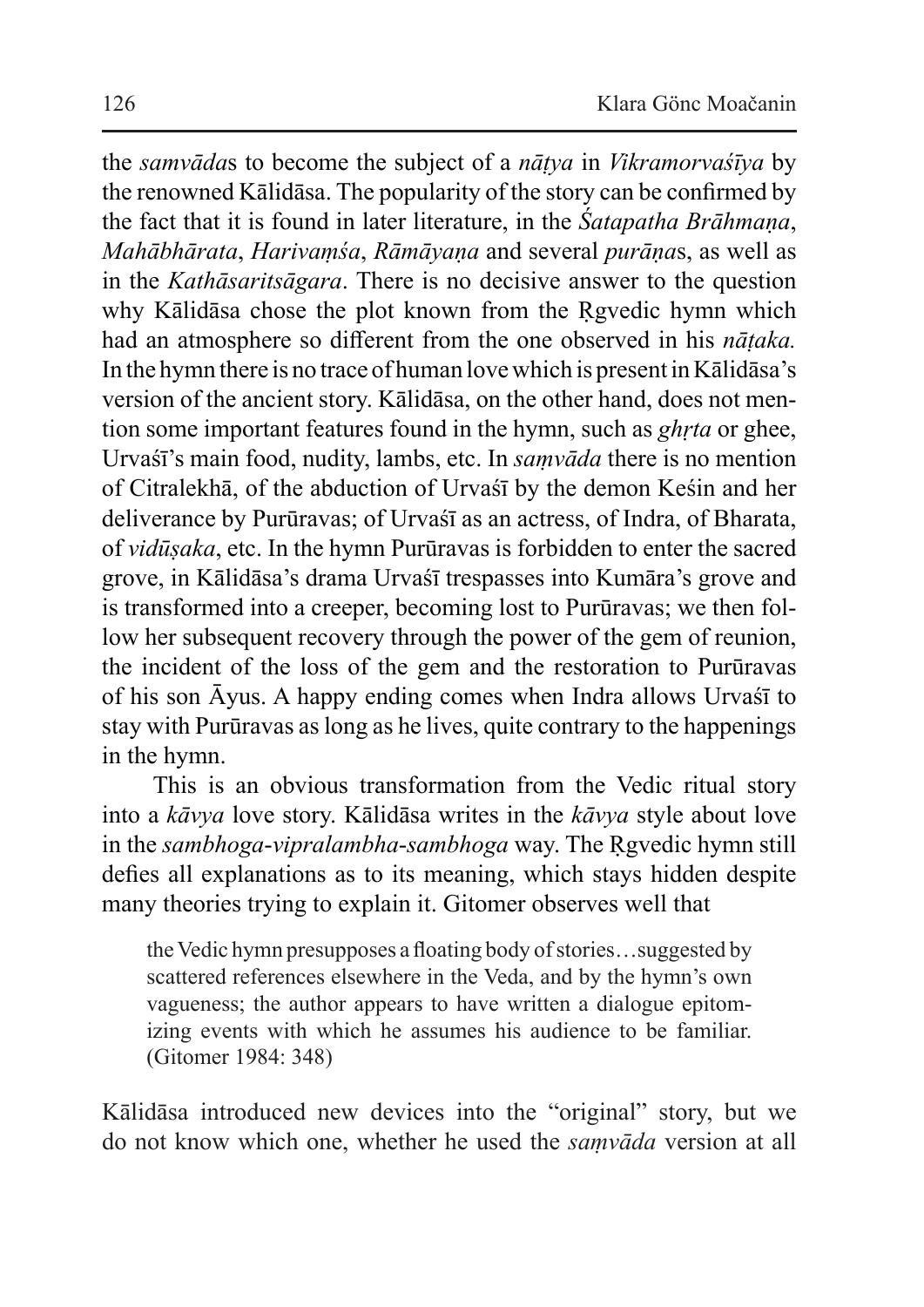or if his source could have been some other one. Gitomer states that Kālidāsa's "… intense evocation of the madness of love-in-separation reveals the nature of classicizing processes in the Gupta age, as well as the poet's skill, sensitivity, and innovation" (Gitomer 1984: 348).

While Keith (Keith 1966: 157) criticizes Kālidāsa's Urvaśī for her passionate and undisciplined love and Purūravas for his lack of selfrestraint and manliness, Warder does the same with Kālidāsa's *nāyaka* and *nāyikā* in his *Abhijñānaśākuntala*. In his opinion:

Here lyricism is carried to an extreme which disregards story and plot… The hero, Duṣyanta, is shown as doing nothing… Things happen to him through fate, a curse, or divine intervention. His character remains blank and we cannot believe in the depth of his feelings. (Warder 1977: 148)

What is his emotion when, due to the curse, he has completely forgotten his love? How can we imagine such a thing, which is completely outside our experience? What *rasa* can we have from it? In short the play does not deal with human experience. It is fairy story, which perhaps has religious or philosophical significance. (Warder 1977: 149)

The story of Śakuntalā, an *upākhyāna*, in the *Mahābhārata* (1, 62–69) depicts Duhsanta/Dusyanta's ideal reign, his hunting, Kānva's hermitage on the bank of the river Mālinī and his *gāndharva* marriage with Śakuntalā. Śakuntalā demands that her son be his heir. When she reminds the king of his promise, though remembering fully, he denies knowing her. But celestial voice tells Duhsanta that the boy is his son, that he should accept him and name him Bharata.

The question of the source of Kālidāsa's *Abhijñānaśākuntala*  remains unsettled. While Emeneau thinks that Kālidāsa used the Śakuntalā story in the *Mahābhārata* as the basis for his play, others, like Winternitz, argued that the Śakuntalā episode in *Padmapurāṇa* was the source of Kālidāsa's work (Gönc Moačanin 1999: 353–354). B. Stoler Miller in the *Theater of Memory* mentions that *Bhāgavatapurāṇa* (9.20.8–22) and the *Padmapurāṇa* (3.1–6) both contain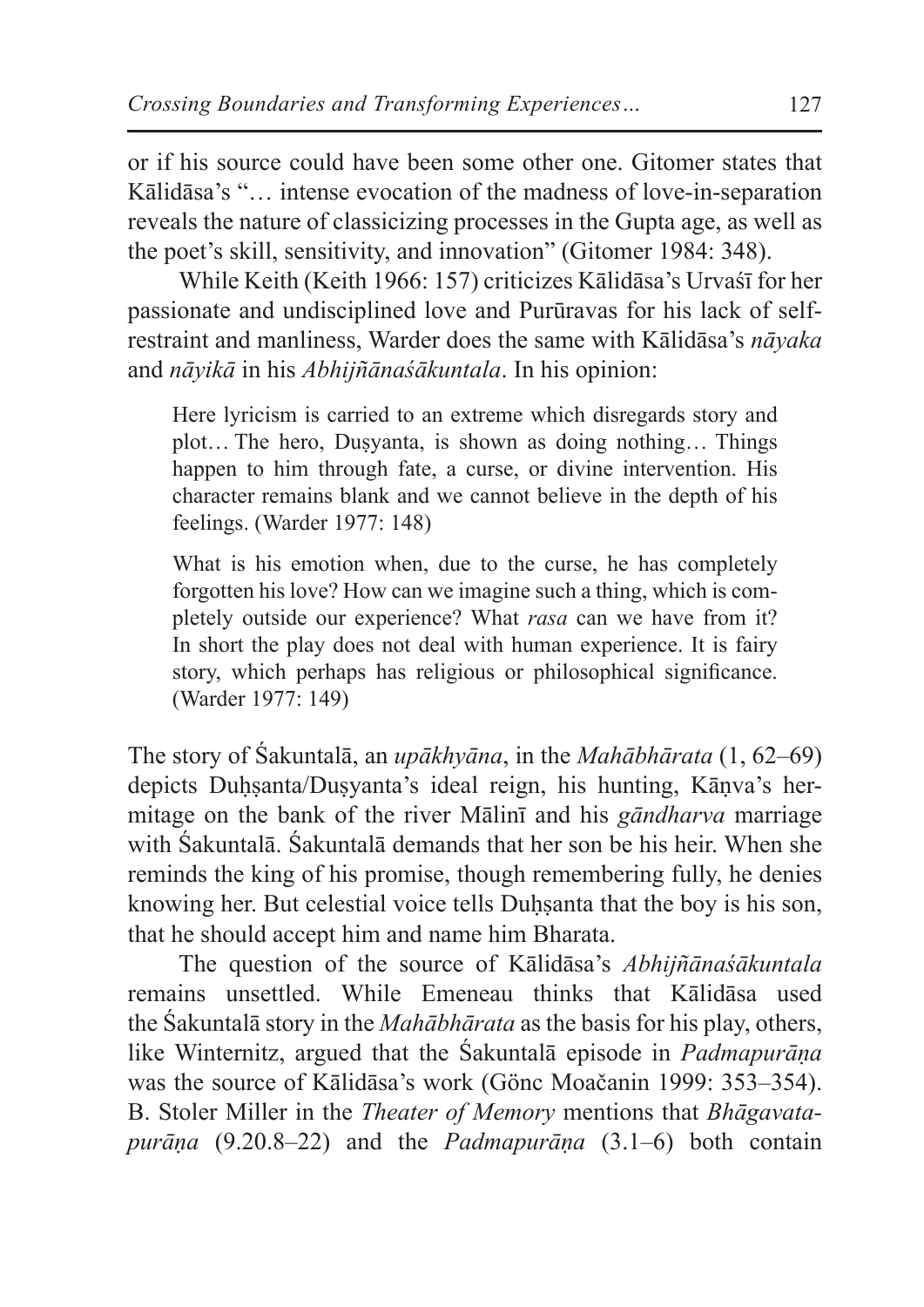versions of the story and thinks that the former is directly derived from the *Mahābhārata*, while the latter is more elaborate, mixing the epic version with the elements from Kālidāsa's play (Miller 1984: 336).

With regard to the issue of Kālidāsa's *Abhijñānaśākuntala* vs. the Śakuntalā story in the *Mahābhārata*, Romila Thapar's observation could be useful:

that every narrative has a context which is consciously or subconsciously derived from a world view and an ideology. A narrative frequently recreated over time becomes multi-layered like a palimpsest… (Thapar 2011: 160)

Divine proclamation establishes status and legitimacy because the relationship has also to be accepted by the clansmen. It is a society of clans and heroes, a lineage-based society, where ancestry, genealogy and origins are vital. (Thapar 2011: 163)

Kālidāsa reflects a different historical scene as "he carries the rhetoric of the political power of monarchical states" (Thapar 2011: 164).

While in the *Mahābhārata* there are only three characters, Duṣyanta, Śakuntalā and Kāṇva, in Kālidāsa's version there are different types belonging to *nāṭya* literature, such as the *vidūṣaka*, Śakuntalā's friends, the queen and others. Kālidāsa converts the epic narrative into a play, namely the *nāṭaka*. To the original narrative he adds other subthemes, such as the device of the ring and the device of a curse to account for Duṣyanta's loss of memory, which casts him in a more favourable light. The curse is modified until the king sees the ring, which brings back memories. Some of the typical *kāvya* moments can be seen in the scenes where the king conceals himself and listens to the confidential talk of Śakuntalā and her friends; Śakuntalā makes the pretext that her foot has been pricked by a sharp blade of grass and casts a stolen glance at the king; she expresses her love by a letter, etc.

When van Buitenen (Buitenen 1978: 99) mentions "The grandiose setting of the play—hermitages where the ancient sacrificial fires still smolder, royal palaces, aerial chariots, gold-peaked mountains", we just have to remember the description in the *Mahābhārata* where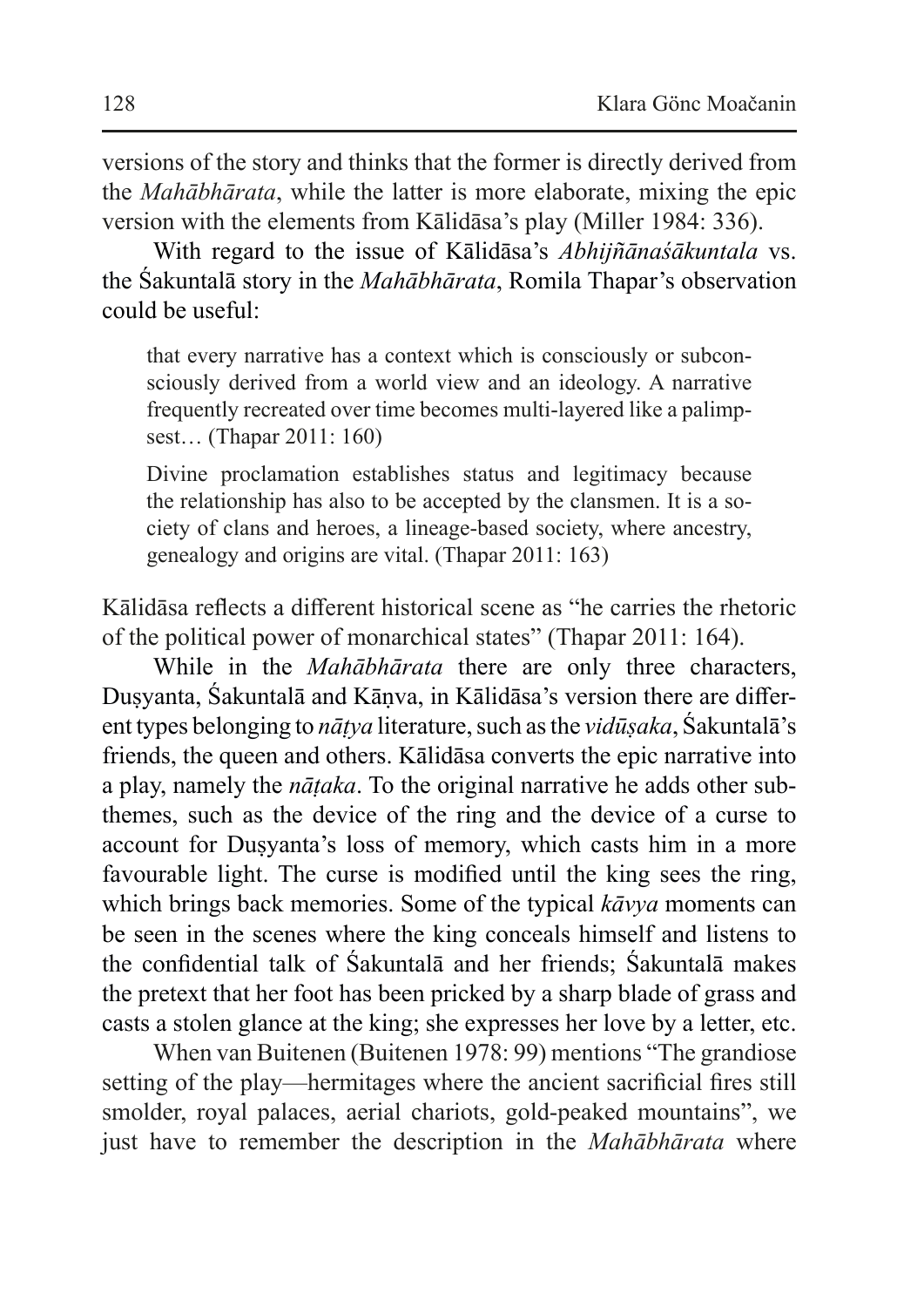Dusyanta during his hunt first comes into a dense forest, a wood with hills and boulders, which was empty of water and people and the river was dry. Then he reaches a wood which ends in a vast wilderness. Only after he makes for yet another wood does he meet with holy hermitages and finds himself in a most enchanting wood. And this is the hermitage where Śakuntalā lived.

It seems to me that Kālidāsa had no feeling of crossing any boundary while taking a known story from the past and transforming it according to his own vision following the rules of the art of *nāṭya*. How could he have a feeling of anything constraining his imagination when the sources of the themes he used in his *nāṭaka*s were floating and fluctuating around him in different literary genres?

For the sake of comparison, let us check how it looks in the case of the famous *kathā*, i.e. prose writers, Daṇḍin, Subandhu and Bāṇa, who crossed different boundaries in various ways. The plot depends here fully on the author's imagination. It is not a retelling, more or less faithfully, of old stories.

Daṇḍin's *Daśakumāracarita* gives its readers a cultural picture which brings interesting sociological, ethnographical, historical and geographical data. Daṇḍin's *kathā* is extraordinarily rich with its description of the everyday life of his time, which includes polygamy, idol-worship, belief in dreams, omens, ghosts, sorcery, curses, gambling, courtesans and their education, *saṃsāra*, *karma*, human sacrifice, *tantra*, trade, caravans, maritime trade and shipwreck. Gray thinks that Daṇḍin "transforms all his vagabonds and rascals into sons of kings and ministers" because they are thieves, gamblers, experts in different deceitful skills (Gray 1992: 73). Keith mentions, among others, magician fraudulent holy men, courtesans, thieves, fervent lovers and observes that "The world of the gods is regarded with singularly little respect" (Keith 1966: 300). We encounter irony, satire with characters reminding us of *bhāṇa*s and *prahasana*s and *Mṛcchakaṭikā*. I find very interesting the mention of copper-plate inscriptions, as well as sites of ancient cities in the middle of the Vindhya forest. Who were his Yavanas and Kālayavanas if he lived most probably in the 7<sup>th</sup> century?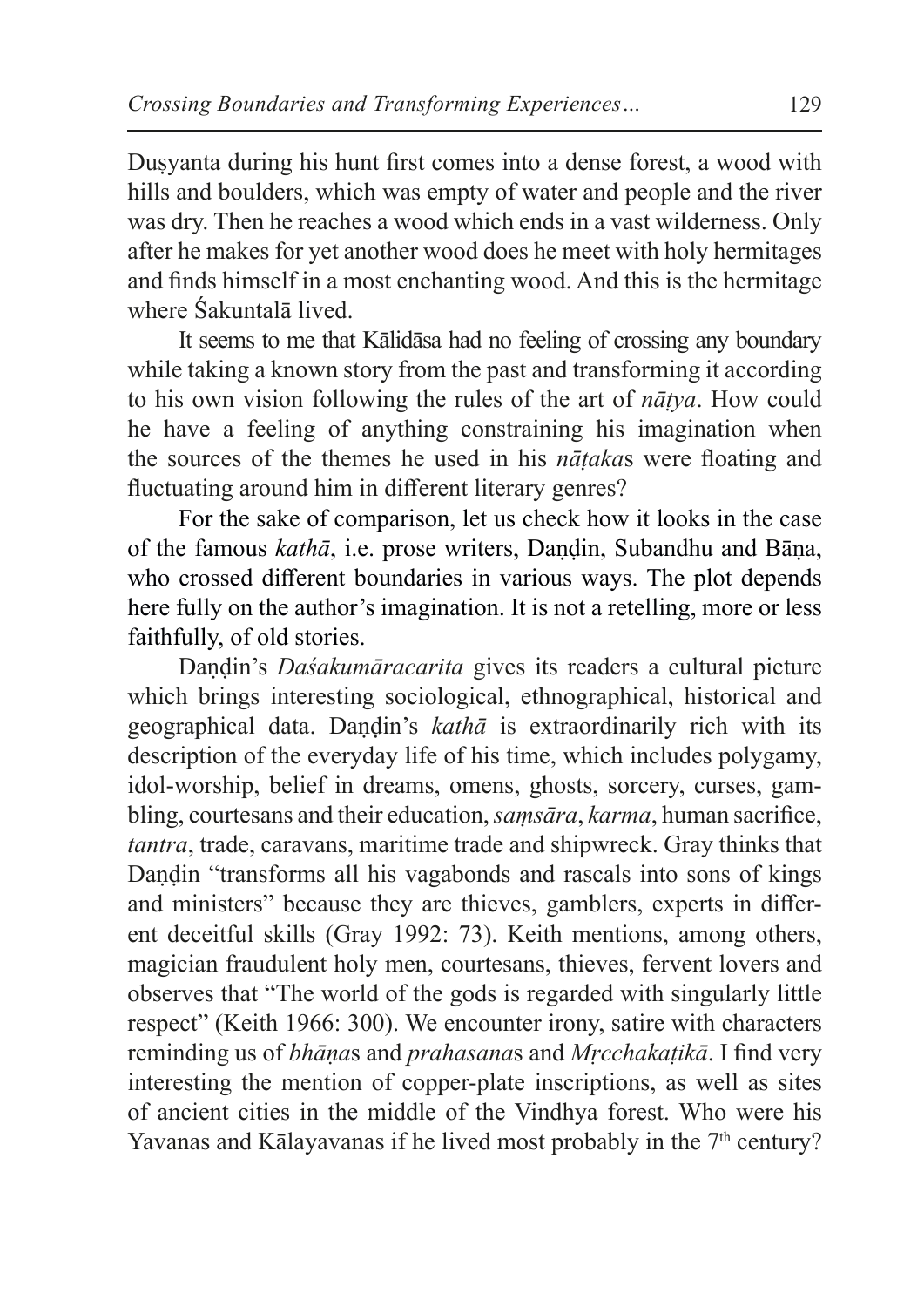He also mentions tribal people such as Kirātas, Śabaras, Bhillas. A reader can be astonished by Daṇḍin's rich mine of various information on different aspects of life! Every *kumāra* has his love-affair and all the stories contain the same schema, which identifies the possession of a kingdom with the conquest of the princess who embodies it. Their falling in love is conventional: love at first sight due to Kāma's arrow or a memory of marriage in a previous life. Daṇḍin pays great attention to the education of princes, who acquire many skills, some of them morally dubious. Brisson is of the opinion that *ucchvāsa* 8 with its hero Viśruta is of special importance, showing the significance of the knowledge of *daṇḍanīti* to be successful as a ruler (Brisson 1984: 50–52). For Onians, one of the high points of the book is the story of Viśruta, within which Daṇḍin composes a virtuoso satire on the *Arthaśāstra*'s injunctions (Onians 2005: 17).

The geography found in his *kathā* can be envisaged literally in a literary way. That means that while reading his text we travel through the Indian subcontinent of his time crossing real boundaries of different countries that were the stages for the actions of ten young men, *kumāra*s. But *kumāra*s during their travels on *digvijaya* never show that they are aware of crossing from one country to another. And the reason is simple—they are literary characters made by Dandin's imagination. But for Dandin the situation was different—from what we know of his life and of the history of his ancestors—he experienced some of his literary boundaries literally. His last station was Kāñci after he had had to leave his town several times to escape the perpetual political conflicts between the Pallavas and Cālukyas.

Brisson in his article "La géographie politique du *Daśakumāracarita*" describes the conquest of the Indian subcontinent by Rājavāhana, son of Rājahaṃsa, the king of Magadha, with the help of his nine friends. Brisson sees three conflicts: between Magadha (Rājahaṃsa) and Mālava (Mānasāra), between Mālava and Aṅga and the reconquest of Magadha. The detailed historical analysis of the kingdoms and cities that Daṇḍin mentions—Mālava, Videha, Kāmarūpa, Suhma, Vindhya, Aṅga, Pātāla, Lāṭa, Pāriyātra, Ujjayinī, Pāṭaliputra, Kailāsa,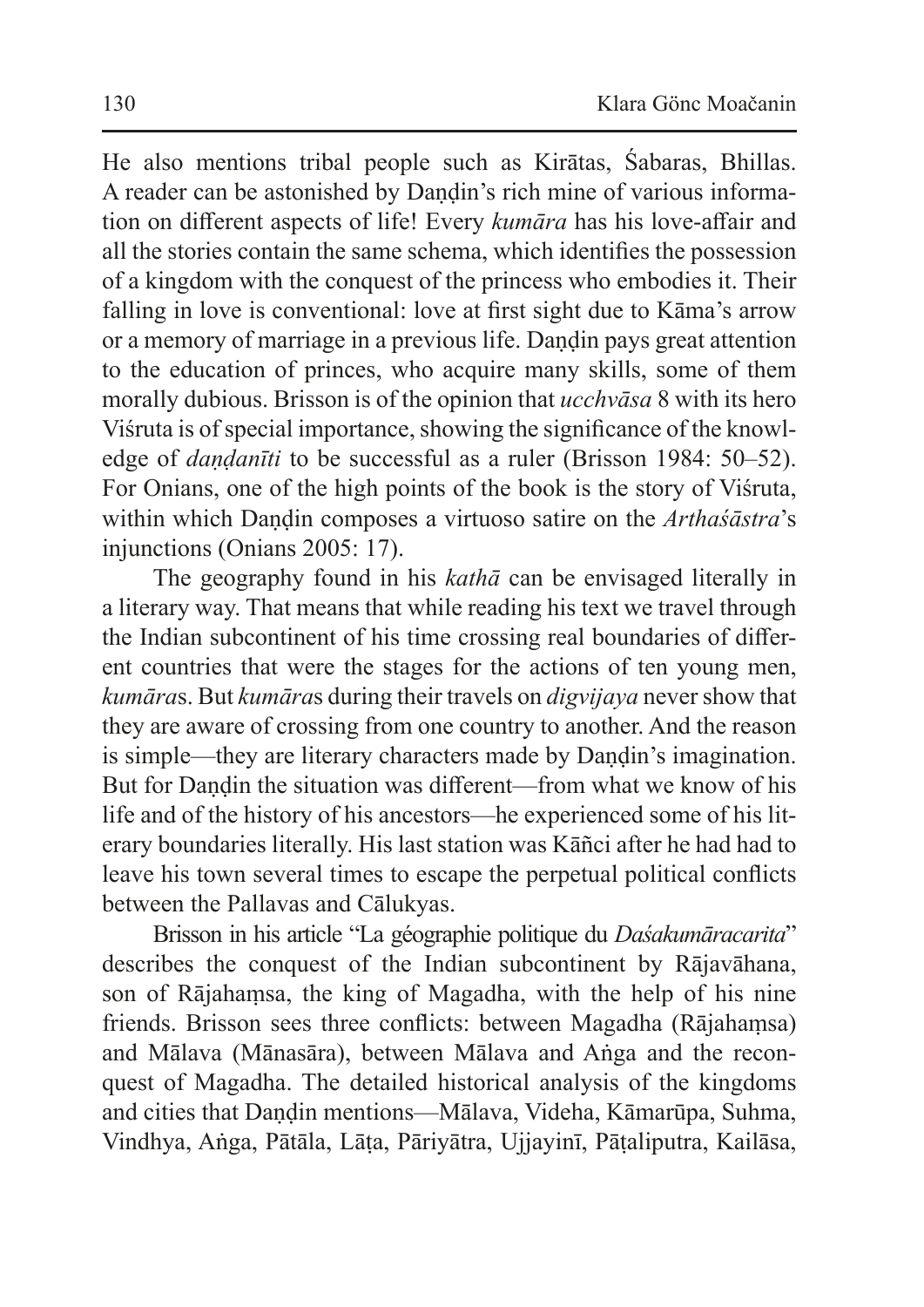Utkala, Kāśi, Campā, Kosala, Andhra, Kaliṅga, Vidarbha, Aśmaka, Vanavāsa, Kuntala, Murala, Rṣīka, Koṅkana, Nāsikya, Anūpa—could be valuable in the better understanding of the period in which he lived. According to Brisson commenting on the works of Collins, Mirashi and D. K. Gupta, *Ucchvāsa* 8 alludes to the kingdom of the Vākāṭakas (Brisson 1984: 55–56).

DeCaroli is of the opinion that Viśruta's tale in *Ucchvāsa* 8 is "a reliable source for historical information" and thinks that Dandin "was creating an elaborate metaphor within a tale by paralleling the characters with people and events in the Pallava court." He adds that Dandin "peppered the text with names that we now know to be historically accurate from fifth-century Vākāṭaka inscriptional evidence" (DeCaroli 1995: 671). He thinks that Dandin was a court poet of the Pallava kings during the seventh century A.D. (ibid.: 672) and that Viśruta, according to new evidence, might have been a historical figure. In that way the *Daśakumāracarita* can be seen "as an allegorical warning to the young king Narasimhavarman" (ibid. 1995: 677). Cinzia Pieruccini aptly defines Dandin's story as "fantastoria", which can be translated as 'fantastic history' because the author describes the adventure of *kumāra*s in real geographical places but the political situation appears anachronic and not synchronically real.

Does the physical journey mirror an inner quest of princes? It seems to me that although they crossed so many physical boundaries during their travels and met with different adventures, *kumāra*s did not go through deeper transformations of inner experiences. The reason is that they belong to typical *kāvya* characters despite their picaresque features.

Subandhu's *kathā*, the *Vāsavadattā*, about the love between Kandarpaketu and Vāsavadattā, includes a very large number of references to old legends of tradition. Some of these may appear to be *kāvya* versions of well-known characters from *itihāsa*s and *purāṇa*s. He gives a rich diapason of different cultural items by mentioning Vālmīki, Gunāḍhya, *Bṛhatkathā*, Naravāhanadatta, Nala, Nalakubāra, Rambhā, Dharmarāja (Yama), Kṛṣṇa, Satyabhāmā, Arjuna, Subhadrā,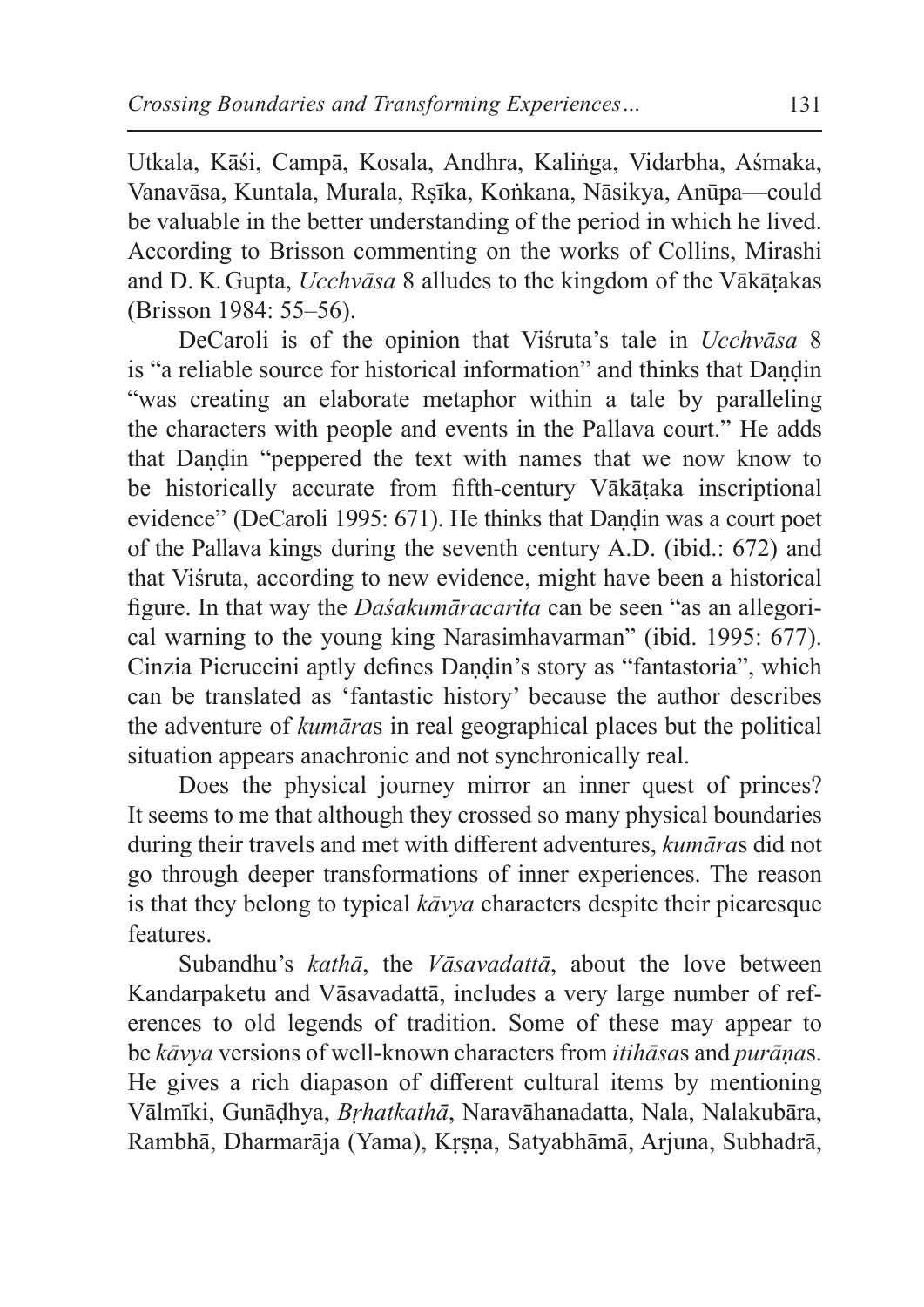Nahuṣa, *Kāmasūtra*, *Mīmāṃsā*, *Nyāya*, digambara Jains, Buddhists; he even says that "teachings of Jaimini destroy the doctrines of the <Buddhists>".

Subandhu's work is so rich in different allusions concerning various subjects that his *Vāsavadattā* is worthy of serious culturological study. For him no boundaries existed, he freely used whatever was known to him from religion, mythology, philosophy and literature, and though very conventional, he managed to transform literarily some of those experiences.

Cartellieri in his article "Das *Mahābhārata* bei Subandhu und Bāṇa" rightly mentioned that for Subandhu and Bāṇa the *Mahābhārata* was an ideal because they use an extraordinarily great number of allusions to the epic (Cartellieri 1899: 62). This is obvious also for the modern reader just cursorily passing through pages of their *kathā*s.

Bāṇa's *Kādambarī* is a very complicated literary work presenting a real plot confusion. Crossing the boundaries happens through different reincarnations of characters in space and time. There is a problem of recognition in the novel: who is who in which incarnation? In this love story between Candrāpīḍa and Kādambarī and a love story between Mahāśvetā and Pundarīka only men die and are reincarnated; female characters stay. In former lives Candrāpīḍa was Candra, the Moon, and presently he is king Śūdraka to whom the parrot Vaiśampāyana tells the story. This is Bāṇa's humorous device of naming a parrot who tells the story with the name of the orator of the *Mahābhārata*. But Vaiśampāyana is also the best friend of Candrāpīḍa and in a former life he was Puṇḍarīka, whom Mahāśvetā loved. To understand the plot one has to read the work and also the contents provided by Indologists who worked on this *kathā*.

But let us come back to the subject of the volume and of my paper. The main characters of the novel crossed boundaries while living in different reincarnations but did they feel the transformations of those experiences? As I see it, they were unaware of any changes because their experiences remained with them in respective reincarnations. In their present lives they have no recollections of their past lives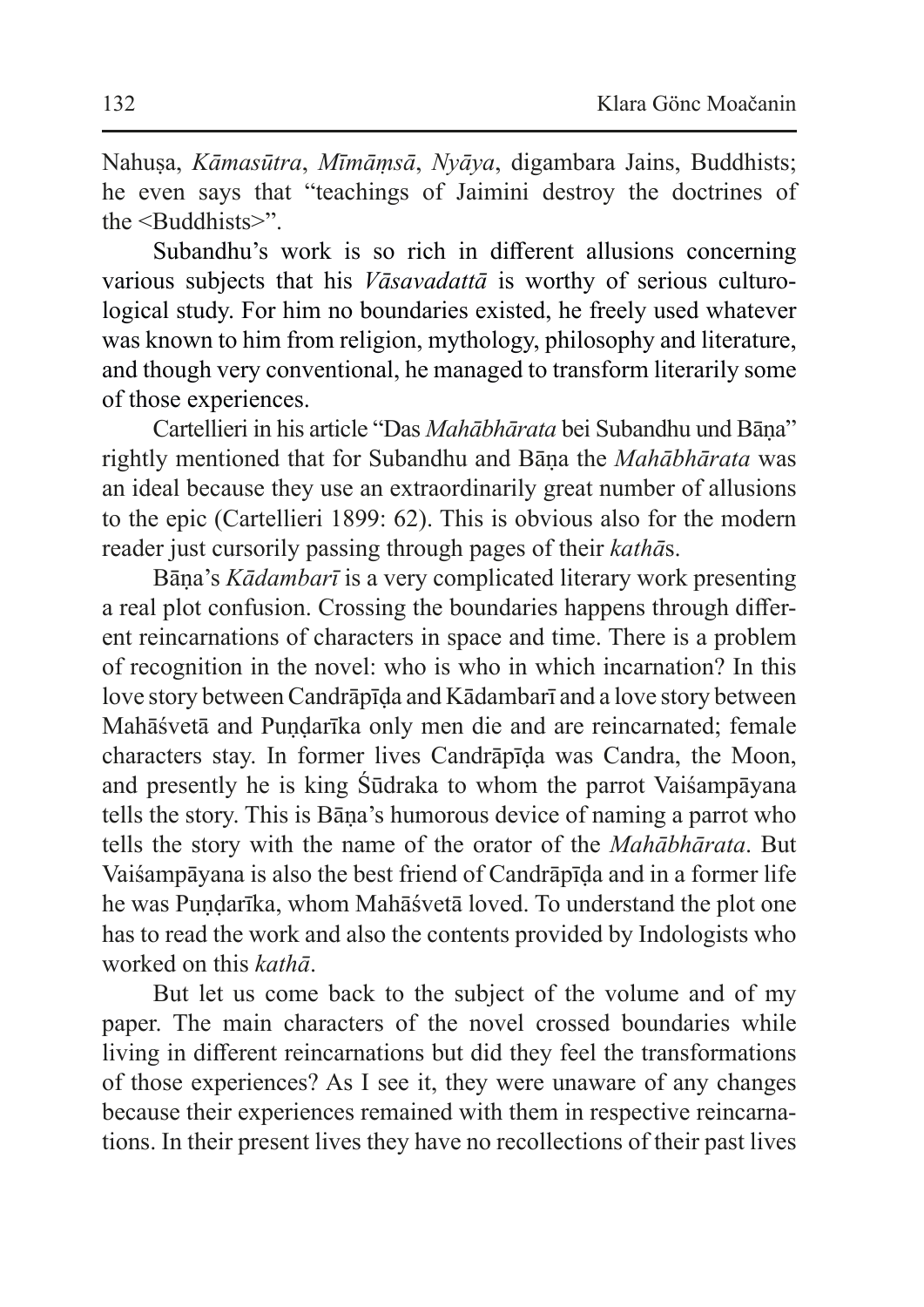except by hearing the story about them. Still, there is an enigma—how to explain only one present incarnation of Kādambarī and Mahāśvetā?

Bāṇa pays great attention to the education of Candrāpīḍa and his friend Vaiśampāyana. He enumerates the whole list of arts or *kalā*s, which reminds us also of the importance of education as seen in Dandin's and Subandhu's novels. The importance of the subject of education for all three authors seems to me to be worthy of further study.

In conclusion I would like to cite from the Introduction of Gwendolyn Layne's translation of the *Kādambarī*. In the paragraph *The God Who Wears the Moon for a Crown* she masterfully defines Bāṇa's work:

Of all the wonderful manifestations of Bāṇa's intellect and artristy, this is perhaps the most intriguing: the characteristics and powers of the god Śiva and of the work of art *Kādambarī* are absolutely interchangeable. Śiva is the creator, preserver, and destroyer. *Kādambarī* is about birth, death, and immutability. Śiva destroyed the God of Love and revived him. *Kādambarī* revolves around the destructive powers of the God of Love who is ultimately conquered when the lovers survive the vicissitudes of life and death and time. Śiva is the Great Time, and time is one of the more peculiar, but perfectly integrated, elements of *Kādambarī*'s time-machine plot. Śiva carries the moon in his hair and is the moon god as Soma, a guardian of one of the quarters, and *Kādambarī* is shot through with the moon's presence as a natural object, a god, and an incarnation. Śiva is *māyin—*the master of illusion, of transformation. *Kādambarī* is a masterwork of illusion and of transformations. (Layne 1991: XXIII–XXIV)

*Kāvya* authors, by evoking mythological and epic figures, alluding to earlier works, sometimes using motifs, themes and citations, often did cross boundaries and created new experiences by transforming them. But these new experiences mostly belong to the (modern) readers of the works mentioned in my paper and less to their characters. The reason is that it is difficult to see individual transformation of experiences in literature which is full of conventions as *kāvya* is.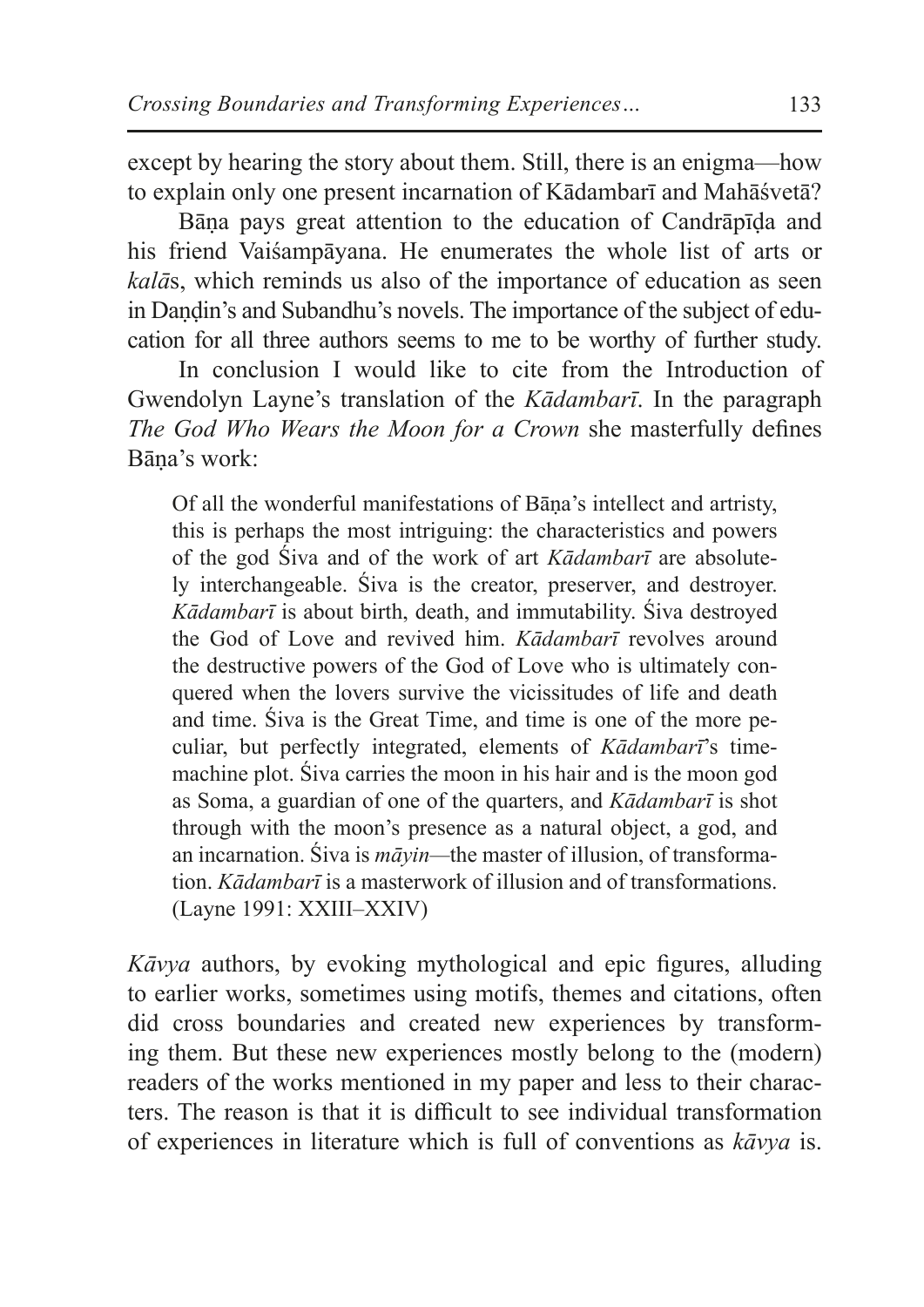But despite its conventions the richness of classical Sanskrit literature invites further research.

Better than my concluding words are those of Bāṇa as told by his narrator Jābāli (Layne's translation): "You see what power to transport, to carry away the heart, this charming story possesses. That which I planned to narrate I abandoned and, because of the enchantment of the tale, let the telling get out of hand" (ibid.: 333).

## **References**

Biardeau, M. 1979. Śakuntalā dans l'épopée. In: *Indologica Taurinensia*, 7: 115–125.

- Brisson, L. 1984. La géographie politique du Daśakumāracarita. In: *Bulletin d'études Indiennes*, 2: 43–59.
- Brodbeck, S. 2011. The Rejection of Śakuntalā in the Mahābhārata: Dynastic Considerations. In: S. Sengupta and D. Tandon (eds). *Revisiting Abhijñānaśakuntalam: Love, Lineage and Language in Kālidāsa's Nāṭaka*. New Delhi: Orient BlackSwan: 219–237.
- Bronner, Y., D. Shulman and G. Tubb (eds). 2014. *Toward a History of Kāvya Literature*. Oxford: Oxford University Press.
- Buitenen, J. A. B. van (ed. and transl.). 1973. *The Mahābhārata Vol. I*. Chicago– London: The University of Chicago Press.
- —. 1974. The Classical Drama. In: E. D. Dimock, Jr., E. Gerow, C. M. Naim, A. K.Ramanujan, G.Roadarmel and J.A.B. van Buitenen (eds). *The Literatures of India*. Chicago–London: The University of Chicago Press: 81–114.
- Cartellieri, W. 1899. Das Mahābhārata bei Subandhu und Bāṇa. In: *Wiener Zeitschrift fur die Kunde des Morgenlandes*, 13: 57–74.
- DeCaroli, R. 1995. An Analysis of Dandin's Daśakumāracarita and its Implications for Both the Vākāṭaka and Pallava Courts. In: *JAOS* 115(4): 671–678. https://doi.org/10.2307/604735.
- Devadhar, C. R. (ed. and transl.). 1972 (1st ed. 1966). *Works of Kālidāsa*. *Vol.1. Dramas*. Delhi–Patna–Varanasi: Motilal Banarsidass.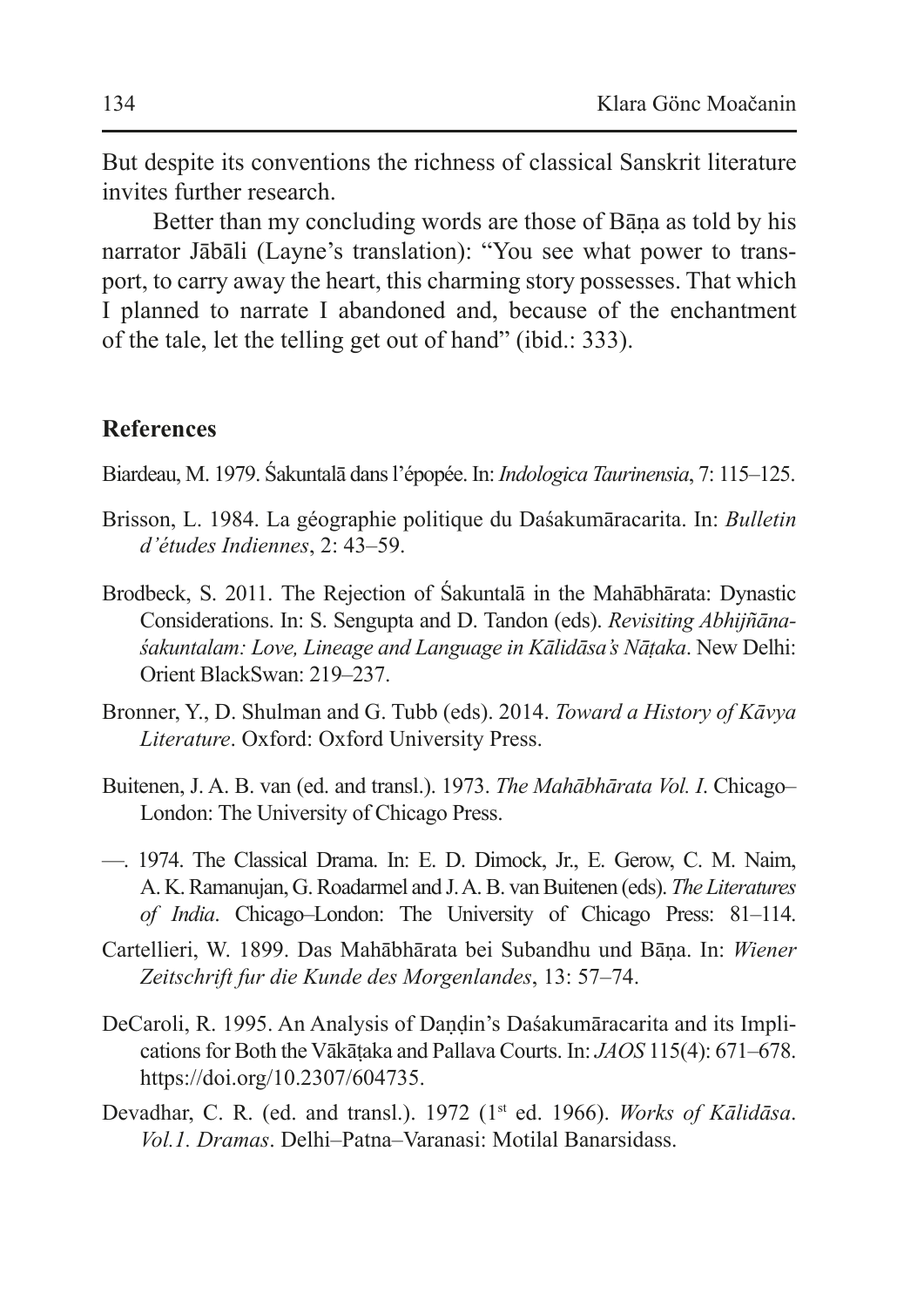- Gitomer, D. 2011. Can Men Change? Kālidāsa's Seducer King in the Thicket of Sanskrit Poetics. In: S. Sengupta and D. Tandon (eds). *Revisiting Abhijñānaśakuntalam: Love, Lineage and Language in Kālidāsa's Nāṭaka*. New Delhi: Orient BlackSwan: 167–184.
- Gönc Moačanin, K. 1999. Nāṭya versus the Epic Literature: Some Questions about Relationships between Classical Indian Theatre and the Mahābhārata, Rāmāyaṇa, Harivaṃśa and Some Purāṇas. In: M. Brockington and P. Schreiner (eds). *Composing a Tradition: Concepts, Techniques and Relationships: Proceedings of the First Dubrovnik International Conference on the Sanskrit Epics and Purāṇas*. Zagreb: Croatian Academy of Sciences and Art: 245–256.
- Gray, L. H. (ed. and transl.). 1962. (1st ed. 1912). *Vāsavadattā: A Sanskrit Romance by Subandhu*. Delhi–Varanasi–Patna: Motilal Banarsidass.
- Gray, J. E. B. 1992. The Daśakumāracarita as Picaresque: Some Reflections on Standard Approaches. In: C. Shackle and R. Snell (eds). *The Indian Narrative: Perspectives and Patterns*. Wiesbaden: Otto Harrassowitz: 61–79.
- Hiltebeitel, A. 2011. The First Reading of 'Śakuntalā': AWindow on the Original and the Second Reading by Kālidāsa. In: S. Sengupta and D. Tandon (eds). *Revisiting Abhijñānaśakuntalam: Love, Lineage and Language in Kālidāsa's Nāṭaka*. New Delhi: Orient BlackSwan: 17–37.
- Hueckstedt, R. A. 1986. A Comparison of Some Aspects of the Styles of Subandhu, Bāṇa, and Daṇḍin. In: *Indo-Iranian Journal*: 29(4): 295–311. https://doi.org/10.1163/000000086790082433.
- Kale, M. R. (ed. and transl.). 1966 (1st ed.1925). *The Daśakumāracarita of Daṇḍin*. Delhi–Varanasi–Patna: Motilal Banarsidass.
- —. (ed. and transl.). 1968. (1st ed. 1924.). *Bāṇa's Kādambarī* (*pūrvabhāga complete*). Delhi–Varanasi–Patna: Motilal Banarsidass.
- Karttunen, K. 2015. *Yonas and Yavanas in Indian Literature*. Studia Orientalia 116. Helsinki: Finnish Oriental Society.
- Keith, A. B. 1966 (1st ed. 1920). *A History of Sanskrit Literature*. Oxford: Oxford University Press.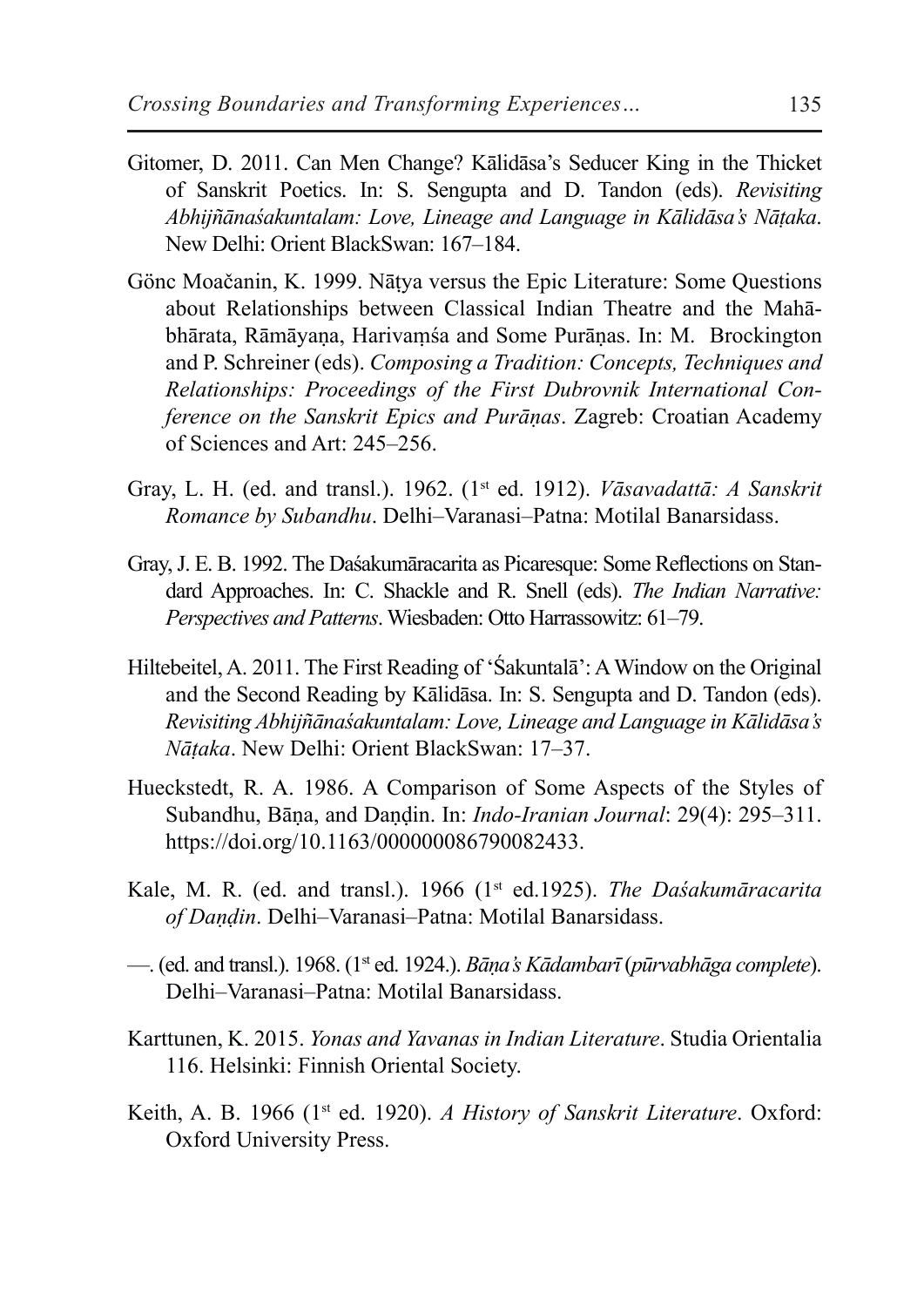- Layne, G. (ed. and transl.). 1991. *Bāṇabhaṭṭa. Kādambarī: A Classic Sanskrit Story of Magical Transformations*. New York–London: Garland Publishing, Inc.
- Lienhard, S. 1984. *A History of Classical Poetry: Sanskrit-Pali-Prakrit*. Wiesbaden: Otto Harrassowitz.
- Onians, I. (transl.). 2005. *What Ten Young Men Did by Daṇḍin*. New York: New York University Press, JJC Foundation.
- Pieruccini, C. (transl.). 1986. *Daṇḍin. I dieci principi (Daśakumāracarita)*. Brescia: Paideia Editrice.
- Porcher, M.-C. 1985. La princesse et le royaume: Sur la représentation de la royautée dans le *Daśakumāracarita* de Daṇḍin. In: *Journal Asiatique*  273: 183–206. https://doi.org/10.2143/JA.273.1.2011585.
- Rao, V. N. and D. Shulman (transl.). 2009. *How Urvashi Was Won by Kālidāsa*. New York: New York University Press, JJC Foundation.
- Rocher, L. 1986. *The Purāṇas.* Wiesbaden: Otto Harrassowitz.
- Ruben, W. 1952. *Die Erlebnisse der zehn Prinzen: ein Erzählung Dandins*. Berlin: Akademie Verlag.
- Shulman, D. 2001. *The Wisdom of Poets: Studies in Tamil, Telugu, and Sanskrit.* Oxford: Oxford University Press.
- —. 2014. Persons Compounded and Confounded: A Reading of Bāṇa's *Kādambarī.* In: Y. Bronner, D. Shulman and G. Tubb (eds). *Toward a History of Kāvya Literature*. Oxford: Oxford University Press: 277–307.
- Smith, D. (ed. and transl.). 2009. *Princess Kādambarī* by Bāṇa (Vol.1). New York: New York University Press, JJC Foundation.
- Stoller Miller, B. (ed.). 1984. *Theater of Memory: The Plays of Kālidāsa*. New York: Columbia University Press.
- Thapar, R. 2011. Creating Traditions through Narration. The Case of Śakuntalā. In: F. Squarcini (ed.). *Boundaries, Dynamics and Construction of Traditions in South Asia*. London–New York–Delhi: Anthem Press: 159–173. https:// doi.org/10.7135/UPO9781843313977.008.